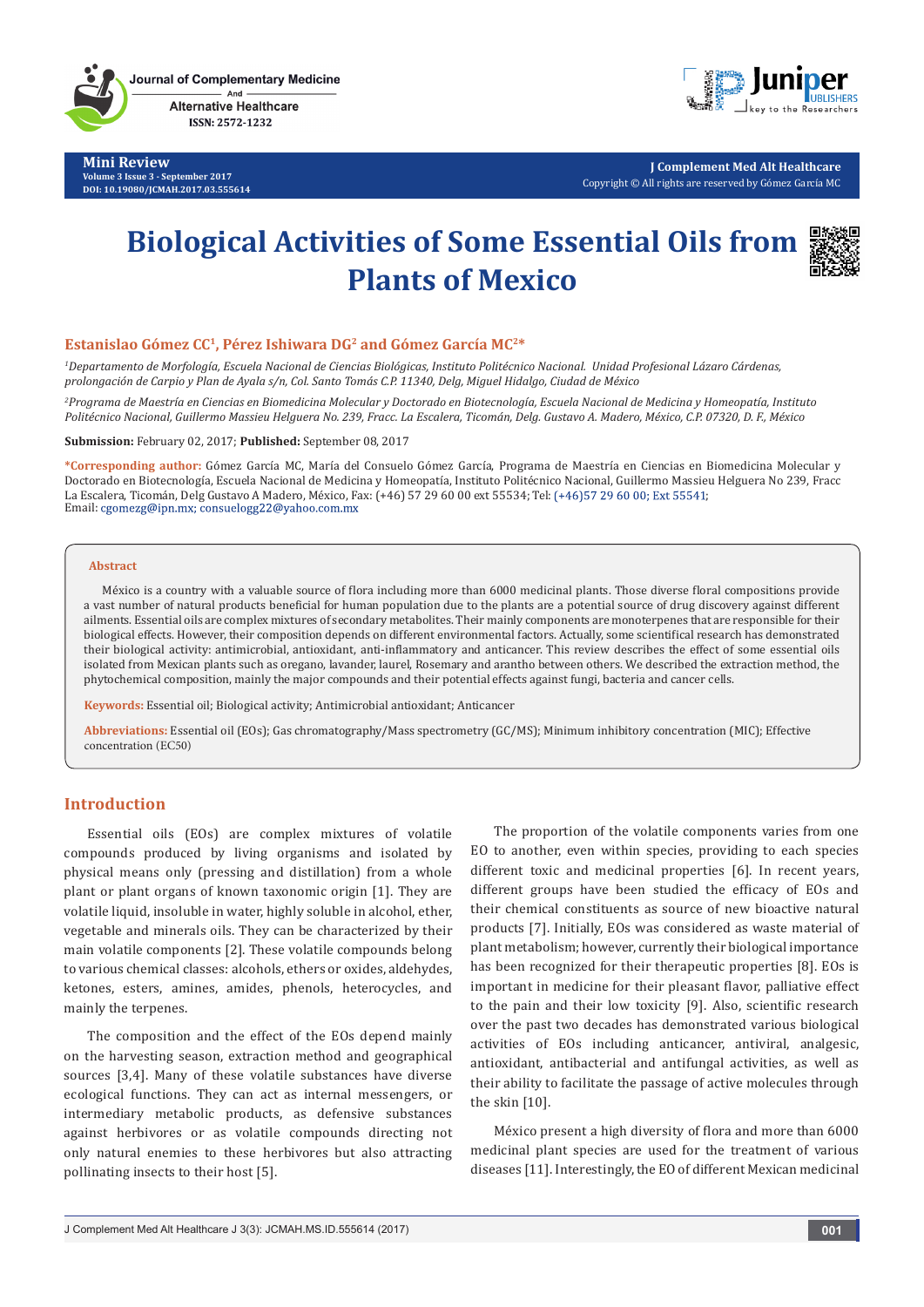plants have been isolated and tested because of their biological activities, such as antioxidant, antimicrobial, fungicidal and anticancer effect. Some species of plants are *Lippia graveolens L. berlandieri schauer, Rosmarinus officinalis, Laurus nobilis, Lavandula x intermedia, Thymus vulgaris,* between others.

## **Antibacterial Activity**

The EO of *Lippia berlandieri* Shauer has been isolated from the aereal parts by conventional steam distillation process to evaluate its antioxidant activity by DPPH (2-2´-diphenyl-1-picrylhydrazyl) method. Also, the ethyl acetate extract was evaluated. The essential oil showed a low radical scavenging activity, while the extract exhibited this activity at higher concentrations (100µg/ml) [12].

Also, oregano and its derivatives have been studied for their antimicrobials effects; this effectiveness is attributed to two compounds in its EO, carvacrol and thymol that inhibit pathogenic microorganisms [13,14]. *Paredes-Aguilar* [13] assessed the antimicrobial effect of *L. berlandieri* Schauer and its EO against *Vibrio alginolyticus V. cholerae* no-01, *Vibrio mimicus, Vibrio parahaemolyticus* and *Vibrio vulnificus.* The plant was collected from Salaices, Chihuahua, Mexico where they used the leaves to prepared EO. The effect was determined by the minimal inhibitory concentration and minimal bactericidal concentration (MIC and MBC), the results showed a favorable antimicrobial effect of oregano on all five species of *Vibrio*, which did not show significant differences for MIC and MBC values, at concentrations of 1.5 to 2.5 % of oregano, and of 100-200mg/L of the EO.

*Ortega-Nieblas* [15] analyzed the antimicrobial activity of the EO of *Lippia palmeri* S. Wats leaves. The plants were collected of two localities *(Álamos and Puerto del Orégano)* in the State of Sonora, México and the EOs presented almost 60 constituents such as monoterpenes, sesquiterpenes and phenolics. The antimicrobial activity was against four Gram-positive and six Gram-negative bacteria. However, both EOs showed the strongest activity against *Escherichia coli* O157:H7 and *Staphylococcus aureus* using different dilutions of the EO (1:1, 1:5, and 1:10).

The EO of lavender *(L. x intermedia)*, rosemary *(R. officinalis)*  and laurel *(L. nobilis)* were obtained from plants cultivated in Dolores Hidalgo, Mexico and were analyzed by GC/MS. The analysis showed a 3-and 2-fold increase in camphor and linalool concentration in rosemary and laurel. Also, their antibacterial activity was assessed on strains of Gram-positive *(Mycobacterium smegmatis)* and Gram-negative *(E. coli)* bacteria using the agar disc diffusion method, the results showed a better antibacterial activity of lavender and laurel EO (5µl) against *M. smegmatis* [16].

The essential oil of the aerial parts of *Lantana achyranthifolia*  Desf. (Verbenaceae) were collected in Zapotitlan de las Salinas, Puebla. The EO was studied by GC and GC–MS. The major components found were carvacrol, 1, 8-cineole, isocaryophyllene, bisabolene and -bisabolol. The oil exhibited antibacterial activity against fourteen Gram-positive and Gram-negative bacteria such as *V. cholerae, Shigella boydii, S. aureus, S. epidermidis, Bacilus subtilis* and Sarcina lutea; and the MIC were between 0.25 and 1mg/ml [17].

## **Antifungal Activity**

In a study of *Guerra [18]*, et al, 2015, the antibacterial and antioxidant effect of EO of some species such as *T. vulgaris, R. officinalis* and *Origanum majorana* from northeastern México were evaluated. The results showed that the EOs of *T. vulgaris and O. majorana* inhibited the growth of *Trychophytum rubrum, T. tonsurans, T. mentagrophyte,* between others; and the minimum inhibitory concentration (MIC) values were between 62.5 and 500µg/mL; however, the antioxidant activity was low, with effective concentration (EC50) values >250µg/mL.

The EO of the leaves of *T. vulgaris L*. was collected in Guadalajara, Jalisco, Mexico. It was chemically analyzed by GC/MS and evaluated for its fungicidal activity. The main constituents reported were borneol (28.4%), thymol (16.6%), carvacrol methyl ether (9.6%), camphene (6.9%), *α*-humulene (6.4%) and carvacrol (5.0%). The fungicidal activity showed an inhibitory effect against *Alternaria citri* using a concentration of 1000ppm [19].

## **Anticancer activity**

*Estanislao [20]* evaluated the antitumoral effect of the leaves of the EO *Decatropis bicolor* plant from The Cardonal, Hidalgo, and Mexico. The results demonstrated that the EO induced a cytotoxic effect on MDA-MB-231 breast cancer cell line with an IC50 of 53.8µg/ml. Also, the EO induced an apoptotic cell death with activation of the intrinsic pathway, DNA fragmentation and morphological changes.

In the same way, *Torres [21]*, evaluated the EOs of fifty plants belonging to the Myrtaceae, Schisandraceae, Lauraceae, Asteraceae and Pinacea Family, between others. They analyzed the anti-inflammatory and anticancer activity of the EOs. The results showed that five and seven EOs produced cytotoxicity in the human pancreatic cancer cell lines MIAPaCa-2 and BxCP-3, respectively, when using 100µg/ml. Also, some EOs induced the activation of caspases corresponding to apoptotic cell death.

## **Discussion**

Despite their rich and complex composition, the use of EOs remains wide and limited to the cosmetics and perfumery. It is important to develop a better understanding of their chemistry and the biological properties and their individual components for new and valuable applications in human health, agriculture, and the environment. EOs could be exploited as effective alternatives or complements to synthetic compounds of the chemical industry, without inducing the same secondary effects [22].

Monoterpenes are a class of volatile organic compounds whose, with others, are responsible for the main medicinal and olfactory properties of EOs. The proportion of these compounds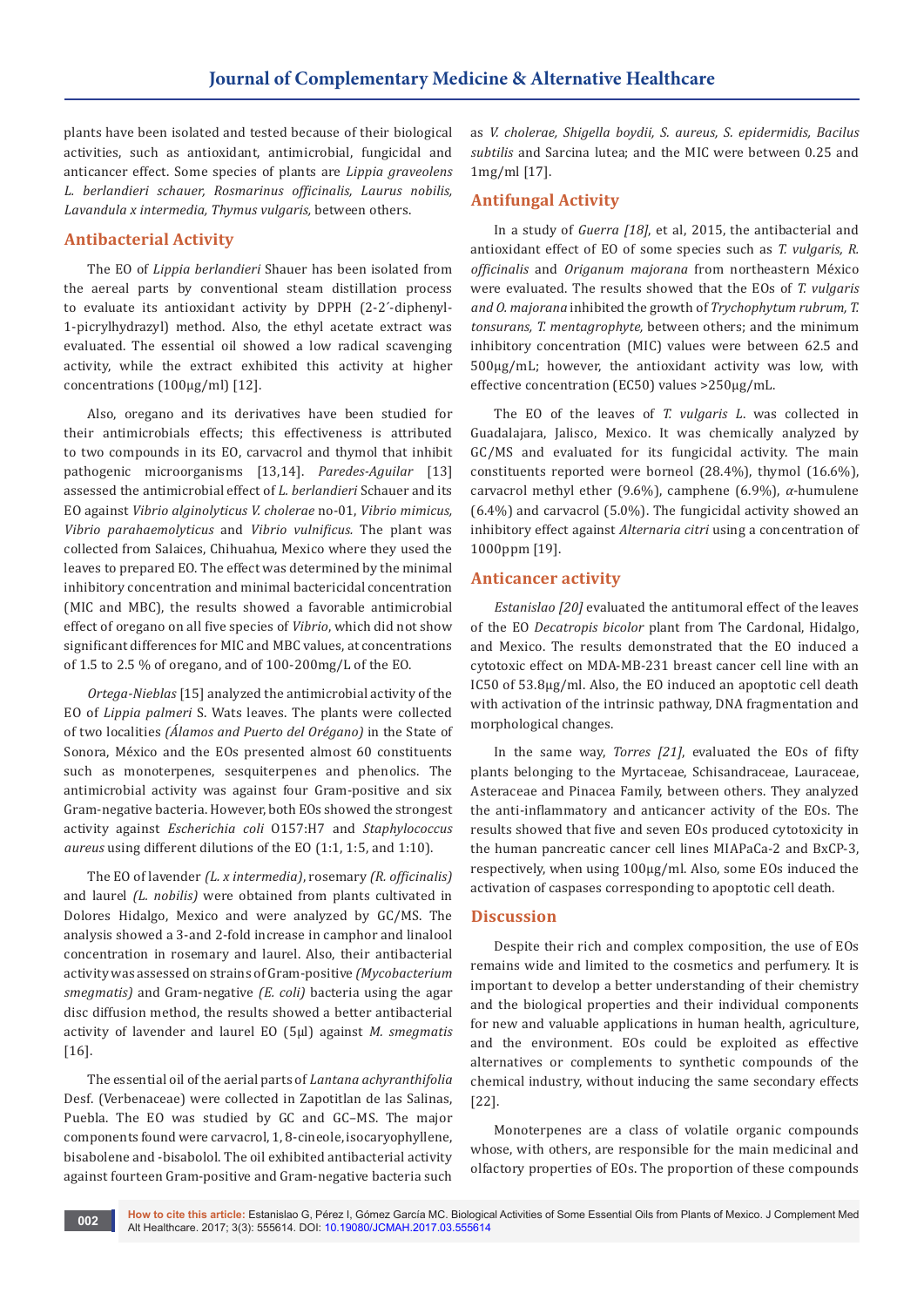usually determines the quality of EOs used as perfumery standards (high content of linalool and linalyl acetate combined with trace amount of camphor) or as medicinal standards (high contents of bioactive monoterpenes) [16].

Since ancient times traditional Mexican medicine has used a wide variety of plants to treat different disorders, so the studied of the EOs is important to provided information about its biological effects such as antibacterial, antioxidant and anticancer, between other. Antibacterial activity of EOs and their constituents have been showed the hydrophobicity of the EOs, allows them to partition into lipids of the cell membrane of bacteria, disrupting the structure, and making it more permeable. This can then cause leakage of ions and other cellular molecules [23-25].

The antioxidant potential of an EO depends on its composition, the phenolics and secondary metabolites with conjugated double bonds usually show substantial antioxidative properties [26]. EOs with scavenging capacity of free radicals play an important role in some disease prevention, such as brain dysfunction, cancer, heart disease and immune system decline [27].

Finally, anticancer activities of EOs have been intensively explored in recent years due to the necessity to obtain new drugs or complementary treatments for cancer. Various mechanisms involved in cancer treatment are activation of detoxification enzymes, modulation of DNA repair signaling, antimetastasis and antiangiogenesis. Also, multiple pathways are involved in the antiproliferative activity produced by EOs [27].

## **Conclusion**

Many plant species possess potential for use as a beneficial therapeutic remedy with multiple pharmacological actions with the advantage to not induce adverse reactions in contrast to the synthetic drugs. Particularly the EOs possess multiple compounds that present a great potential in the field of medicine since they effectively destroy different type of cells and pathogens. In this review we summarized the performed investigations about EOs of Mexican medicinal plants where antibacterial, antifungal, antioxidant and anticancer activities were observed. Nevertheless further analyses needs to be undertaken in order to identify the compound or compounds that induces those activities as well as to carry out pharmacological and clinical studies to establish scientific basis for the future development of new drugs.

#### **References**

- 1. Baser KHC, Buchbauer G (2010) Handbook of Essential Oils, Science, Technology, and applications. CRC Prress, Taylor & Francis Group, USA, p. 994.
- 2. [Arana-Sánchez A, Estarrón-Espinosa M, Obledo-Vázquez EN, Padilla-](https://www.ncbi.nlm.nih.gov/pubmed/20406376)[Camberos E, Silva-Vázquez, et al. \(2010\) Antimicrobial and antioxidant](https://www.ncbi.nlm.nih.gov/pubmed/20406376)  [activities of Mexican oregano essential oils \(](https://www.ncbi.nlm.nih.gov/pubmed/20406376)*Lippia graveolens* H B K) [with different composition when microencapsulated in b-cyclodextrin.](https://www.ncbi.nlm.nih.gov/pubmed/20406376)  [Lett Appl Microbiol 50\(6\): 585-590.](https://www.ncbi.nlm.nih.gov/pubmed/20406376)
- 3. [Burt S \(2004\) Essential oils: Their antibacterial properties and](http://www.sciencedirect.com/science/article/pii/S0168160504001680)  [potential applications in foods. Int J Food Microbiol 94\(3\): 223-253.](http://www.sciencedirect.com/science/article/pii/S0168160504001680)
- 4. [Santoyo S, Caver S, Jaime L, Ibáñez E, Señorans FJ, et al. \(2006\)](https://www.ncbi.nlm.nih.gov/pubmed/16496578)  [Supercritical carbon dioxide extraction of compounds with](https://www.ncbi.nlm.nih.gov/pubmed/16496578)  [antimicrobial activity from](https://www.ncbi.nlm.nih.gov/pubmed/16496578) *Origanum vulgare* L: Determination of [optimal extraction parameters. J Food Prot 69\(2\): 369-375.](https://www.ncbi.nlm.nih.gov/pubmed/16496578)
- 5. Harrewijn P, Van Oosten AM, Piron PGM (2001) Natural Terpenoids as Messengers. Kluwer Academic Publishers, Dordrecht, Netherlands.
- 6. [Kaloustian J, Abou L, Mikail C, Amiot MJ, Portugal H \(2005\) Southern](http://onlinelibrary.wiley.com/doi/10.1002/jsfa.2274/abstract)  [French thyme oils: chromatographic study of chemotypes. J Sci Food](http://onlinelibrary.wiley.com/doi/10.1002/jsfa.2274/abstract)  [Agric 85\(14\): 2437-2444.](http://onlinelibrary.wiley.com/doi/10.1002/jsfa.2274/abstract)
- 7. Sobral MV, Xavier AL, Lima TC, [Pergentino de Sousa D \(2014\) Antitumor](https://www.hindawi.com/journals/tswj/2014/953451/)  [Activity of Monoterpenes Found in Essential Oils. The Scientific World](https://www.hindawi.com/journals/tswj/2014/953451/)  [Journal 2014\(2014\): 1-35.](https://www.hindawi.com/journals/tswj/2014/953451/)
- 8. [Edris A \(2007\) Pharmaceutical and Therapeutic Potentials of Essential](https://www.ncbi.nlm.nih.gov/pubmed/17199238)  [Oils and Their Individual Volatile Constituents. Phytother Res 21\(4\):](https://www.ncbi.nlm.nih.gov/pubmed/17199238)  [308-323.](https://www.ncbi.nlm.nih.gov/pubmed/17199238)
- 9. [Soto MEA, Moreno RJF, Estarrón EM, García FJA, Obledo VEN \(2006\)](http://www.redalyc.org/pdf/730/73000416.pdf)  [Chemical composition and fungicidal activity of the essential oil of](http://www.redalyc.org/pdf/730/73000416.pdf)  *Thymus vulgaris* against *Alternaria citrie*. Gnosis 4: 16.
- 10. [Bakkali F, Averbeck S, Averbeck D, Idaomar M \(2008\) Biological effects](http://www.sciencedirect.com/science/article/pii/S0278691507004541)  [of essential oils A review. Food Chem Toxicol 46\(2\): 446-475.](http://www.sciencedirect.com/science/article/pii/S0278691507004541)
- 11. [Lautié E, Quintero R, Fliniaux MA, Villarreal ML \(2008\) Selection](https://www.ncbi.nlm.nih.gov/pubmed/18930796)  [methodology with scoring system: application to](https://www.ncbi.nlm.nih.gov/pubmed/18930796) Mexican plants [producing podophyllotoxin related lignans. J Ethnopharmacol 120\(3\):](https://www.ncbi.nlm.nih.gov/pubmed/18930796)  [402-412.](https://www.ncbi.nlm.nih.gov/pubmed/18930796)
- 12. [Rocha GNE, Gallegos IJA, González LRF, Ramos GM, Rodríguez MME, et](http://www.sciencedirect.com/science/article/pii/S030881460600416X)  [al. \(2007\) Antioxidant effect of oregano \(](http://www.sciencedirect.com/science/article/pii/S030881460600416X)*Lippia berlandieri* v. Shauer) [essential oil and mother liquors. Food Chem 102\(1\): 330-335.](http://www.sciencedirect.com/science/article/pii/S030881460600416X)
- 13. [Paredes AMC, Gaste´lum FMG, Silva VR, Neva´rez MGV \(2007\) Efecto](http://www.redalyc.org/articulo.oa?id=61003008)  [antimicrobiano del orégano mexicano \(](http://www.redalyc.org/articulo.oa?id=61003008)*Lippia berlandieri* Shauer) sobre cinco especies del género *Vibrio*[. Rev Fitotec Mex 30\(3\): 261-267.](http://www.redalyc.org/articulo.oa?id=61003008)
- 14. [Aligiannis N, Kalpoutzakis E, Mitaku S, Chinou IB \(2001\) Composition](http://pubs.acs.org/doi/abs/10.1021/jf001494m)  [and antimicrobial activity of the essential oils of two](http://pubs.acs.org/doi/abs/10.1021/jf001494m) *Origanum* species. [J Agric Food Chem 49\(9\): 4168-4170.](http://pubs.acs.org/doi/abs/10.1021/jf001494m)
- 15. [Ortega-Nieblas MM, Robles-Burgue](https://www.revistafitotecniamexicana.org/documentos/34-1/2a.pdf)**ñ**o MR, Acedo-F**é**lix E, Gonz**á**lez-Le**ó**[n A, Morales-Trejo A, et al. \(2011\) Chemical composition and](https://www.revistafitotecniamexicana.org/documentos/34-1/2a.pdf)  [antimicrobial activity of oregano \(](https://www.revistafitotecniamexicana.org/documentos/34-1/2a.pdf)*Lippia palmeri* S. WATS) essential oil. [Rev Fitotec Mex 34\(1\): 11-17.](https://www.revistafitotecniamexicana.org/documentos/34-1/2a.pdf)
- 16. [Rodriguez FC, Pennec A, Nugier-Chauvin C, Daniellou R, Herrera-](http://www.scielo.org.mx/scielo.php?script=sci_arttext&pid=S1870-249X2014000400012)[Estrella L, et al. \(2014\) Chemical Composition and Antibacterial](http://www.scielo.org.mx/scielo.php?script=sci_arttext&pid=S1870-249X2014000400012)  [Activity of Essential Oils Extracted from Plants Cultivated in Mexico. J](http://www.scielo.org.mx/scielo.php?script=sci_arttext&pid=S1870-249X2014000400012)  [Mex Chem Soc 58\(4\): 452-455.](http://www.scielo.org.mx/scielo.php?script=sci_arttext&pid=S1870-249X2014000400012)
- 17. [Hernández T, Canalesa M, Avilaa JG, García AM, Martínez A, et al. \(2005\)](https://www.ncbi.nlm.nih.gov/pubmed/15619577)  [Composition and antibacterial activity of essential oil of](https://www.ncbi.nlm.nih.gov/pubmed/15619577) *Lantana achyranthifolia* [Desf. \(Verbenaceae\). J Ethnopharmacol 96\(3\): 551-554.](https://www.ncbi.nlm.nih.gov/pubmed/15619577)
- 18. Guerra B L, Alvarez-Rom**á**[n R, Salazar-Aranda R, Torres-Cirio A, Rivas-](https://www.ncbi.nlm.nih.gov/pubmed/25631514)[Galindo VM, et al. \(2015\) Antimicrobial and antioxidant activities](https://www.ncbi.nlm.nih.gov/pubmed/25631514)  [and chemical characterization of essential oils of](https://www.ncbi.nlm.nih.gov/pubmed/25631514) *Thymus vulgaris*, *[Rosmarinus officinalis](https://www.ncbi.nlm.nih.gov/pubmed/25631514)*, and *Origanum majorana* from northeastern M**é**[xico. Pak J Pharm Sci 28\(1 Suppl\): 363-369.](https://www.ncbi.nlm.nih.gov/pubmed/25631514)
- 19. [Soto MEA, Moreno RJF, Estarrón EM, García FJA, Obledo VEN \(2006\)](http://www.redalyc.org/pdf/730/73000416.pdf)  [Chemical composition and fungicidal activity of the essential oil of](http://www.redalyc.org/pdf/730/73000416.pdf)  *Thymus vulgaris* against *Alternaria citrie*. Gnosis 4: 16.
- 20. [Estanislao GCC, Aquino CA, Pérez IDG,](https://bmccomplementalternmed.biomedcentral.com/articles/10.1186/s12906-016-1136-7) San Martín ME, Morales LJ, et al. (2016) *Decatropis bicolor* [\(Zucc.\) Radlk essential oil induces apoptosis](https://bmccomplementalternmed.biomedcentral.com/articles/10.1186/s12906-016-1136-7)  [of the MDA-MB-231 breast cancer cell line. BMC Complement Altern](https://bmccomplementalternmed.biomedcentral.com/articles/10.1186/s12906-016-1136-7)  Med [5: 16-266.](https://bmccomplementalternmed.biomedcentral.com/articles/10.1186/s12906-016-1136-7)